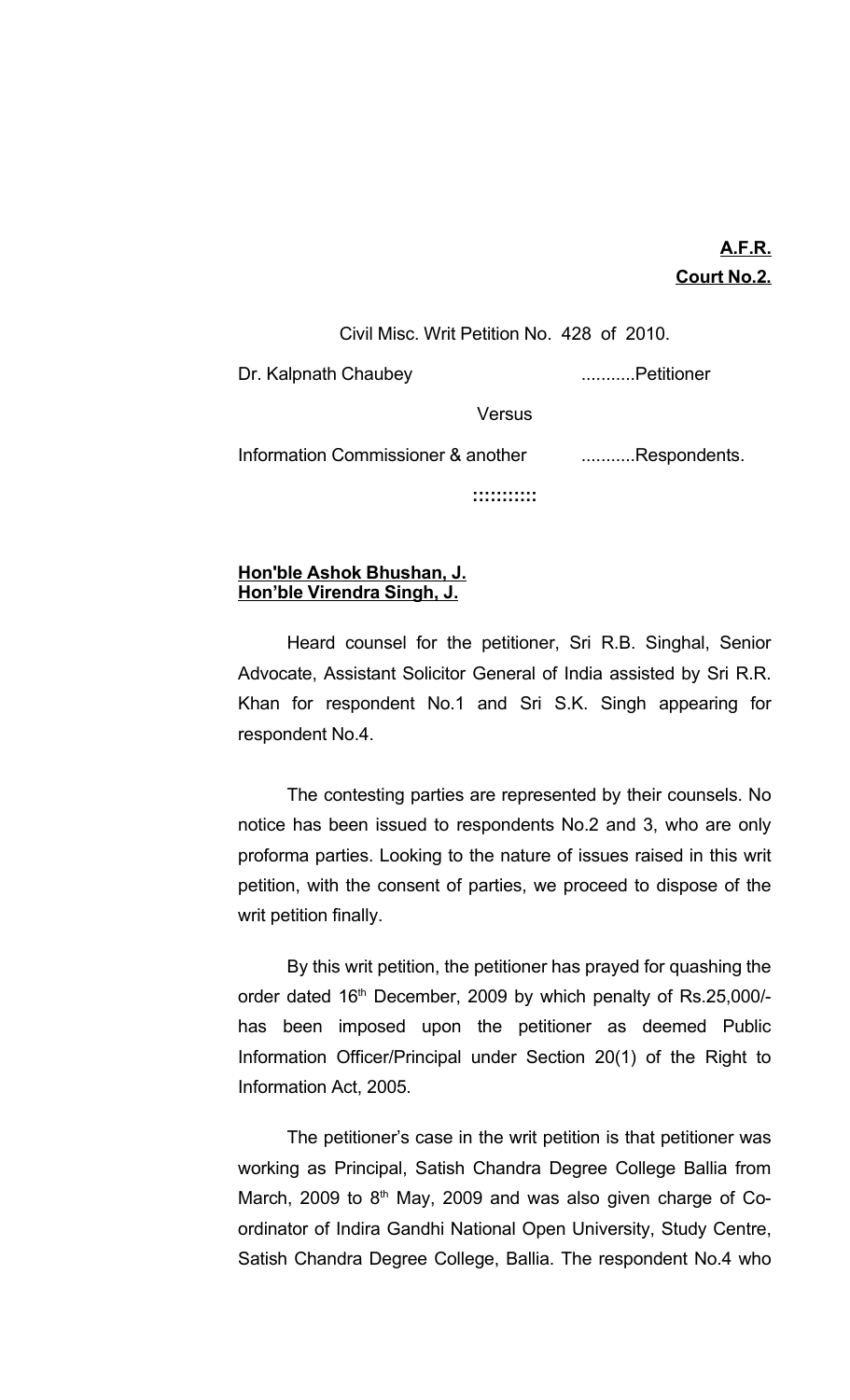was working on the post of Lab Assistant in the same College and was also President of Shikshanettar Karmchari Parishad, Satish Chandra College, Ballia sought certain informations under the Right to Information Act, 2005 vide his application dated 8<sup>th</sup> April, 2009 (Annexure-1 to the writ petition). The said application was forwarded by letter dated  $14<sup>th</sup>$  April, 2009 of respondent No.3 to the petitioner for providing information. The petitioner after receiving the said letter vide his letter dated  $7<sup>th</sup>$  May, 2009 informed respondent No.4 that information has been sought as President of Shikshanettar Karmchari Parishad, hence it is not covered by Section 3 of the Right to Information Act, 2005 and he is not entitled for information. Petitioner's case further is that Sri R.S. Pandey was made Co-ordinator from  $8<sup>th</sup>$  May, 2009. A first appeal was filed by respondent No.4 in which direction was issued on 21<sup>st</sup> May, 2009 directing the Public Information Officer to provide the information. It is not disputed that subsequent to the said order the informations were provided by the subsequent Coordinator, Sri R.S. Pandey on 24<sup>th</sup> October, 2009. A second appeal was filed before the information was given, which came for consideration before the Central Information Commissioner. The Central Information Commissioner while proceeding issued notice under Section 20 of the Right to Information Act, 2005 to both, petitioner and Sri R.S. Pandey. The petitioner submitted his reply and the Central Information Commissioner by the impugned order has imposed penalty of Rs.25,000/- on the petitioner against which the petitioner has come up in this writ petition.

Learned counsel for the petitioner, challenging the impugned order, contended that the petitioner, within the prescribed time, has already sent reply that information cannot be given since the application was made by the President of Shikshanettar Karmchari Parishad. He submits that there was no delay or mistake on the part of the petitioner. He submits that on  $12<sup>th</sup>$  May, 2009 the respondent No.4 clarified that he is seeking information as an individual and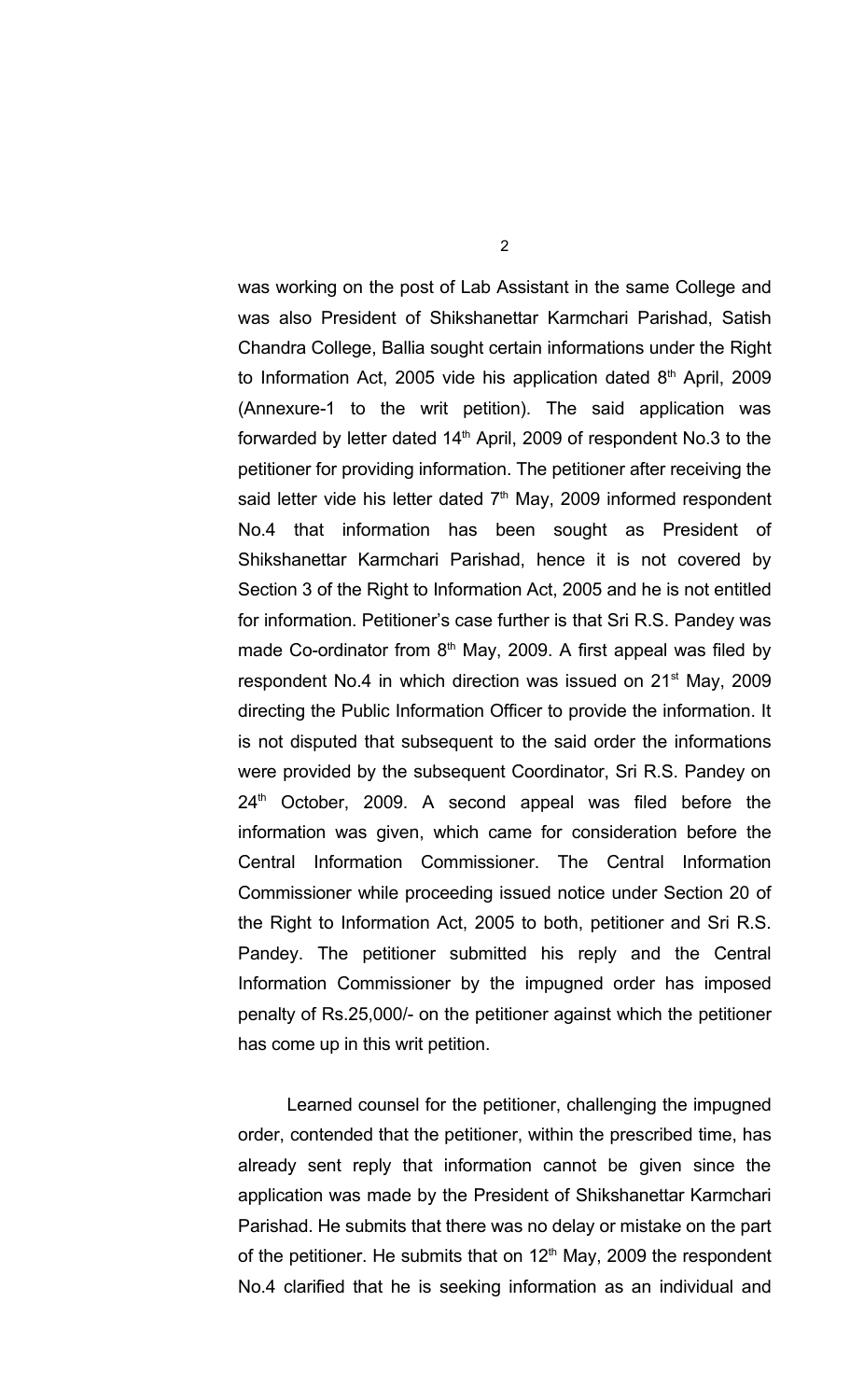thereafter the proceedings were taken and direction was issued on 21<sup>st</sup> May, 2009 to provide the information. Learned counsel for the petitioner submits that petitioner ceased to be Coordinator on  $8<sup>th</sup>$ May, 2009 when charge was given to Sri R.S. Pandey. Thus for any subsequent delay the petitioner cannot be penalised. He further submits that Central Information Commissioner without giving any reason has passed the order under Section 20 of the Right to Information Act, 2005.

Sri R.B. Singhal appearing for respondent No.1 has justified the order of the Central Information Commissioner. He submits that Central Information Commissioner has clearly found that no reasonable cause has been shown for not giving the information, hence the Central Information Commissioner was fully empowered to impose penalty.

Sri S.K. Singh learned counsel appearing for respondent No.4 submits that the petitioner was the Public Information Officer at the relevant time and he ought to have supplied the information and there being delay penalty has rightly been imposed.

We have considered the submissions of learned counsel for the parties and have perused the record.

The question, which has arisen in the present case, is as to whether the Central Information Commissioner has rightly invoked the power under Section 20 of the Right to Information Act, 2005 for imposing penalty. Section 20 of the Right to Information Act, 2005 is quoted below:-

> *"20. Penalties.- (1) Where the Central Information Commission or the State Information Commission, as the case may be, at the time of deciding any complaint or appeal is of the opinion*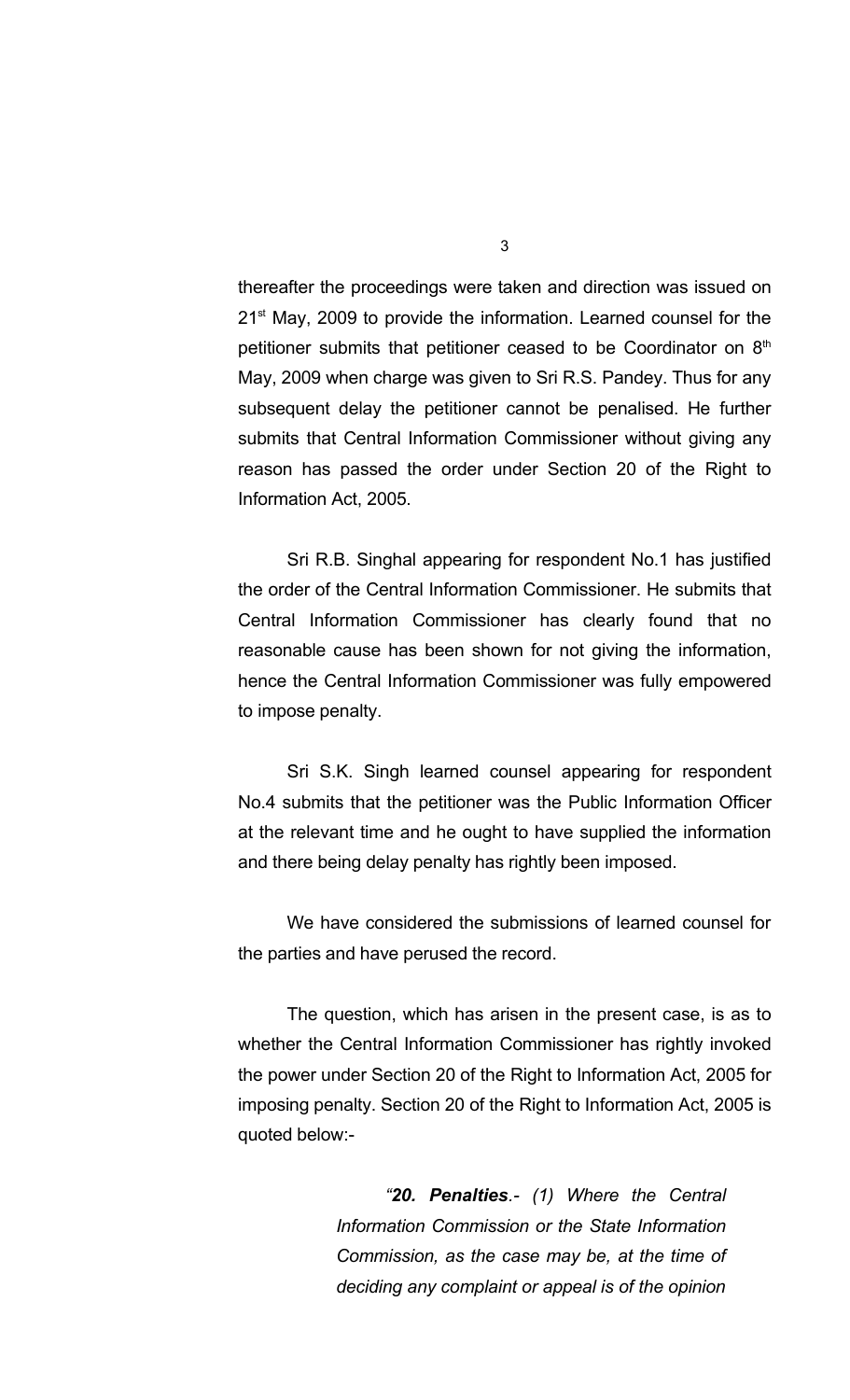*that the Central Public Information Officer or the State Public Information Office, as the case may be, without any reasonable cause, refused to receive an application for information or has not furnished the information within the time specified under sub-section (1) of Section 7 or malafidely denied the request for information or knowingly given incorrect, incomplete or misleading information or destroyed information which was the subject of the request or obstructed in any manner in furnishing the information, it shall impose a penalty of two hundred and fifty rupees each day till application is received or information is furnished, so however, the total amount of such penalty shall not exceed twenty-five thousand rupees:*

*Provided that the Central Public Information Office or the State Public Information Officer, as the case may be, shall be given a reasonable opportunity of being heard before any penalty is imposed on him:*

*Provided further that the burden of proving that he acted reasonably and diligently shall be on the Central Public Information Officer or the State Public Information Office, as the case may be.*

*(2) Where the Central Information Commission or the State Information Commission, as the case may be, at the time of deciding any complaint or appeal is of the opinion that the Central Public Information Officer or the State Public Information Officer, as the case may*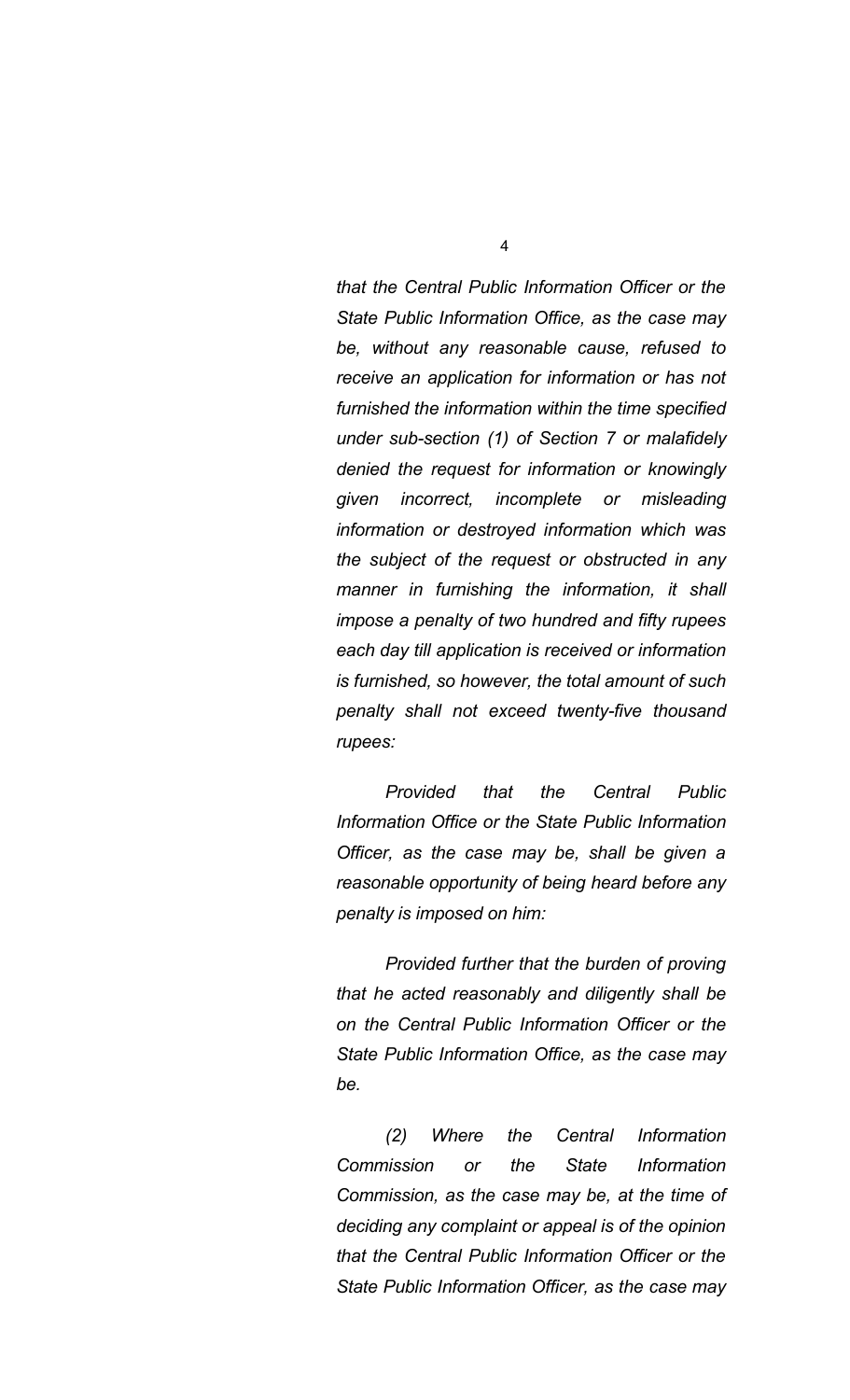*be, has, without any reasonable cause and persistently, failed to receive an application for information or has not furnished information within the time specified under sub-section (1) of Section 7 or malafidely denied the request for information or knowingly given incorrect, incomplete or misleading information or destroyed information which was the subject of the request or obstructed in any manner in furnishing the information it shall recommend for disciplinary action against the Central Public Information Officer or the State Public Information Officer, as the case may be, under the service rules applicable to him."*

The present is a case where the petitioner who was working as Coordinator after receiving the letter dated 14<sup>th</sup> April, 2009 within one month has sent a letter on  $7<sup>th</sup>$  May, 2009 stating that no information can be given since the application was submitted by respondent No.4 as President of Shikshanettar Karmchari Parishad and not as a citizen. The petitioner has submitted before the Central Information Commissioner that on  $8<sup>th</sup>$  May, 2009 charge of Coordinator was given to Sri R.S. Pandey and subsequent delay if any committed was by Sri R.S. Pandey and the petitioner cannot be found guilty. He submits that finding recorded by the Central Information Commissioner that after the order dated 21<sup>st</sup> May, 2009 information should have been supplied by 6<sup>th</sup> June, 2009 which having not been done, the delay has been caused was against Sri R.S. Pandey and the said finding cannot be made basis for imposing penalty upon the petitioner. It is submitted that the Central Information Commissioner only given conclusions that no reasonable cause has been shown. It is submitted that even the reply of the petitioner dated  $7<sup>th</sup>$  May, 2009 has not been adverted to.

5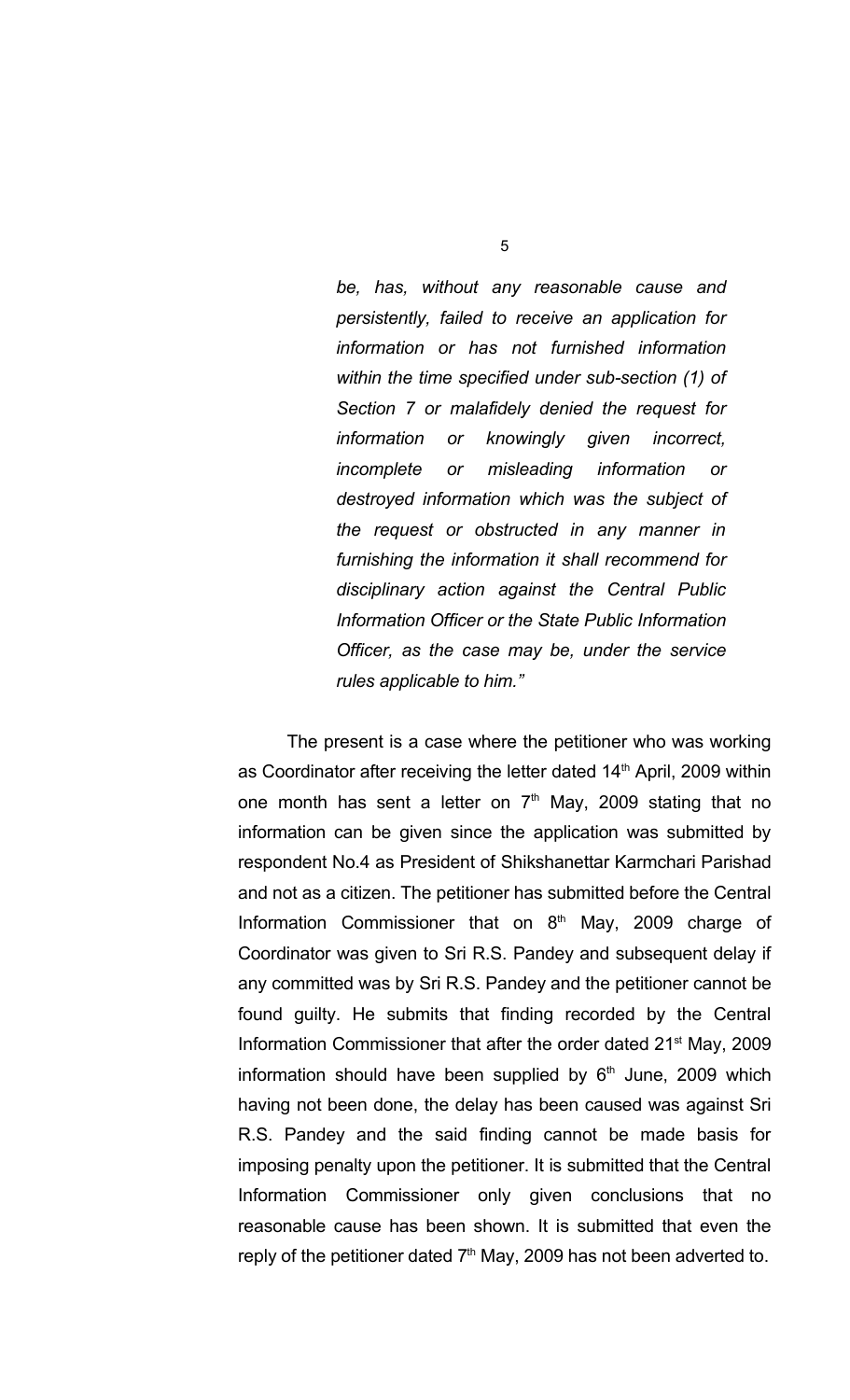The order in proceeding under Section 20 of the Right to Information Act, 2005 is an order of penalty and the said power can be exercised only when the Central Information Commissioner at the time of deciding any complaint or appeal is satisfied that without any reasonable cause the Central Public Information Officer has refused to receive the application or has not furnished the information within the time specified under sub-section (1) of Section 7 or malafidely denied the request for information or knowingly given incorrect, incomplete or misleading information or destroyed information. A perusal of the different grounds, which have been made for invoking the power of penalty indicate that there has to be finding that there was no reasonable cause or knowingly or malafidely incorrect or incomplete information was given. The penalty proceedings are quasi judicial proceedings where the Commission is entrusted with the power to impose penalty. A perusal of the order impugned indicates that only conclusions have been recorded by the Commission that no reasonable cause has been shown for not providing the information. The letter of the petitioner dated 7thMay,2009by which he informed that why information cannot be provided has not been even specifically dealt with nor there is any finding as required under Section20of the Right to Information Act, 2005 for imposing penalty. There is different between reasons and conclusions. The conclusions are opinion formed by an authority on the basis of reasons recorded therein. The reasons are link between the conclusions and materials on record. The Apex Court in A.I.R. 1974 S.C. 87; *Union of India vs. M.L. Capoor and others* has defined as to what are the reasons. Following was laid down by the Apex Court in paragraph 28:-

> *"28. In the context of the effect upon the rights of aggrieved persons, as members of a public service who are entitled to just and reasonable treatment, by reason of protections*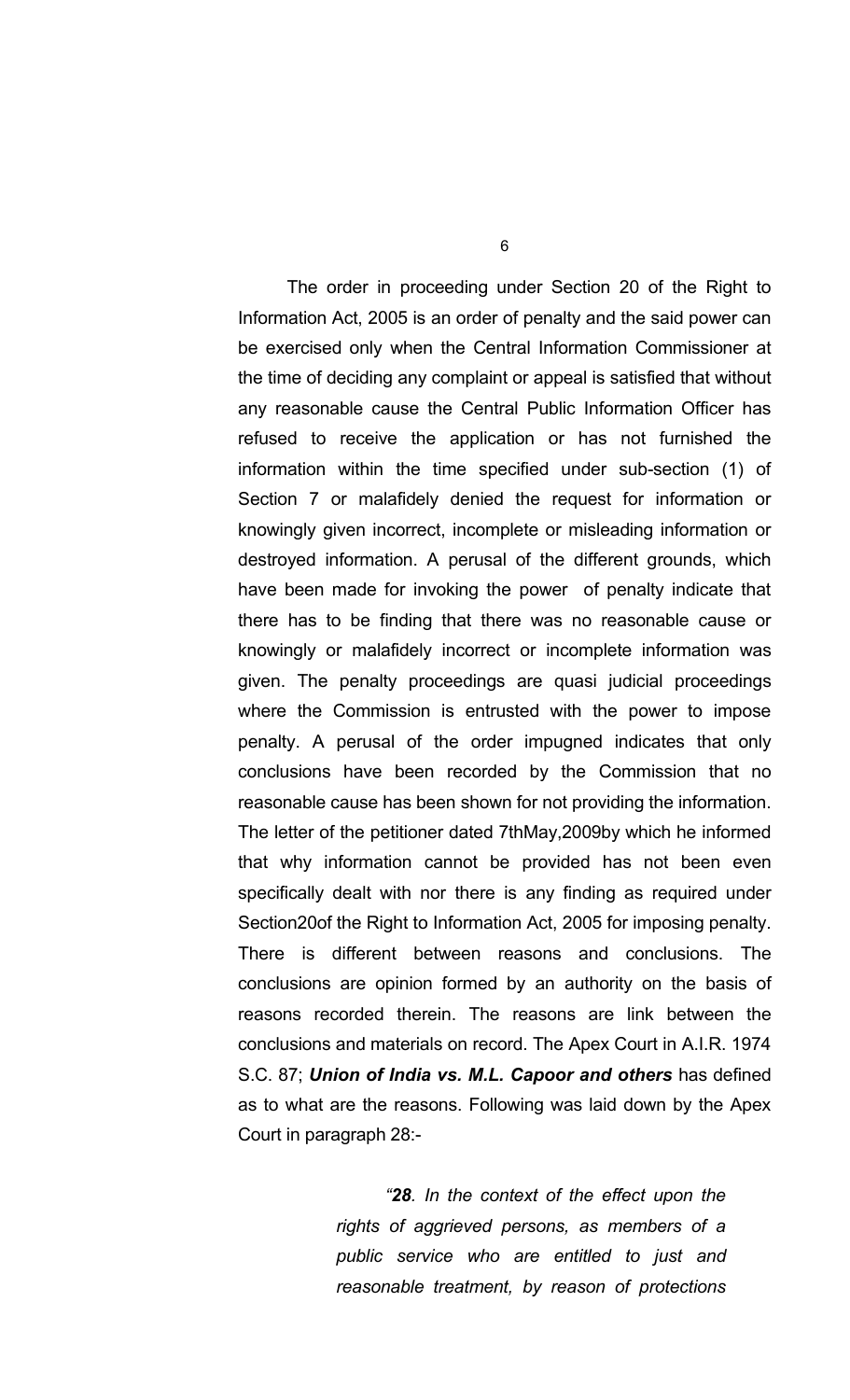*conferred upon them by Articles 14 and 16 of the Constitution, which are available to them throughout their service, it was incumbent on the Selection Committee to have stated reasons in a manner which would disclose how the record of each officer superseded stood in relation to records of others who were to be preferred, particularly as this is practically the only remaining visible safeguard against possible injustice and arbitrariness, in making selections. If that had been done, facts on service records of officers considered by the Selection Committee would have been correlated to the conclusions reached. Reasons are the links between the materials on which certain conclusions are based and the actual conclusions. They disclose how the mind is applied to the subject matter for a decision whether it is purely administrative or quasi-judicial. They should reveal a rational nexus between the facts considered and the conclusions reached. Only in this way can opinions or decisions recorded be shown to be manifestly just and reasonable. We think that it is not enough to say that preference should be given because a certain kind of process was gone through by the Selection Committee. This is all that the supposed statement of reasons amounts to. We, therefore, think that the mandatory provisions of Regulation 5 (5) were not complied with. We think that reliance was rightly placed by respondents on two decisions of this Court relating to the effect of non-compliance with such mandatory provisions. These were: Associated Electrical Industries (India) Pvt. Ltd.,*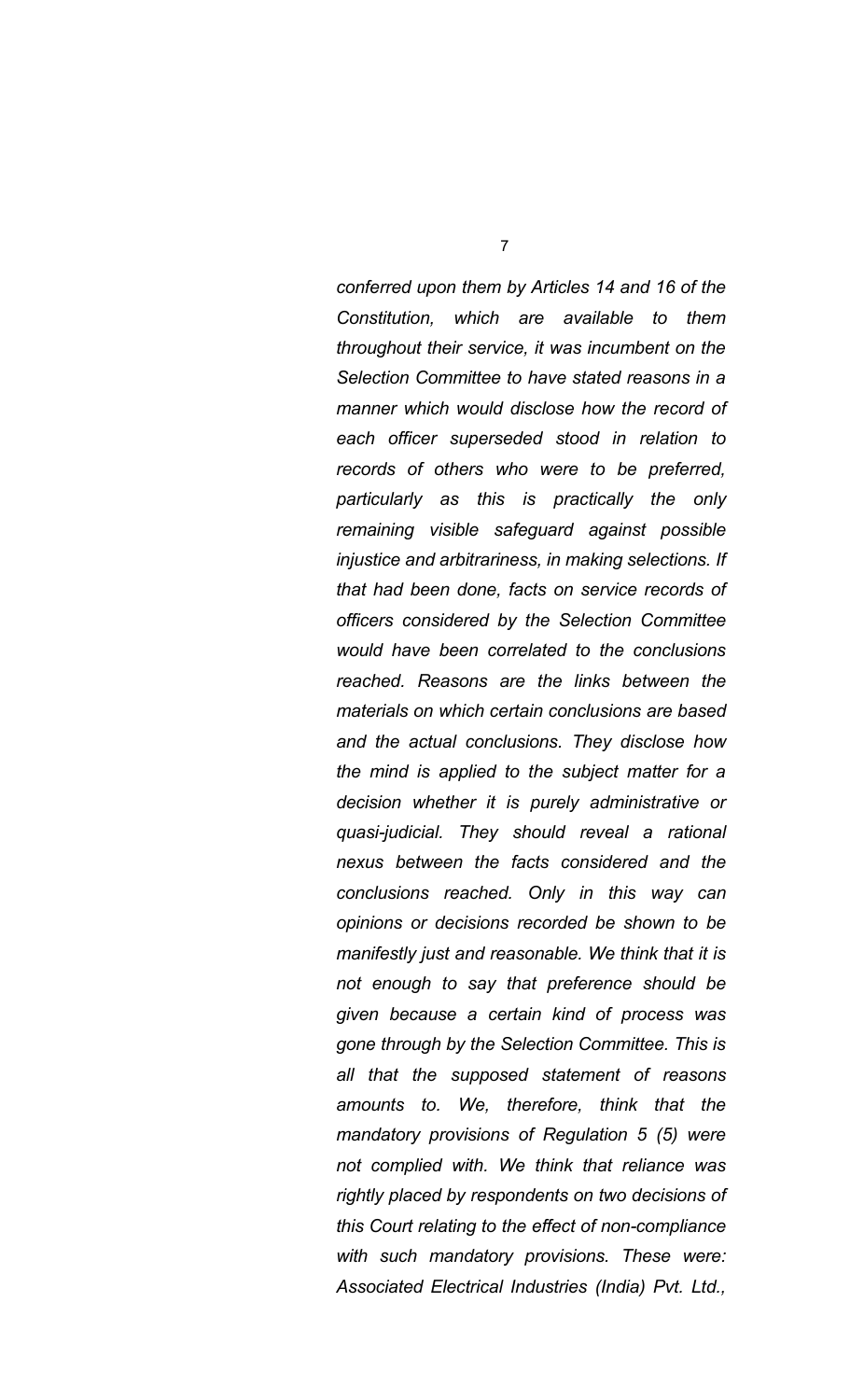*Calcutta v. Its Workmen, AIR 1967 SC 284 and Collector of Morighyr v. Keshav Prasad Goenka, (1963) 1 SCR 98 = (AIR 1962 SC 1694)."*

A perusal of the order impugned imposing penalty indicates that in first, second and third paragraphs the authority has noted the contentions of Sri K.N. Chaubey (petitioner) and Sri R.S. Pandey (deemed Public Information Officer) who claims to have joined as Coordinator on  $8<sup>th</sup>$  May, 2009. In the fourth paragraph the decision has been given in following words:-

> *"No reasonable cause has been shown for not providing the information. In view of this the Commission finds this as a fit case for levy of penalty since the delay has been over 100 days the Commission levies a maximum penalty of Rs.25000/- as per Section 20(1) of the RTI Act on Mr. K.N. Chaubey, Deemed PIO/Principal."*

The above observations in the order is the entire discussion, reason and conclusion of the authority. The order impugned indicates that the explanation given by the petitioner was not adverted to nor any reason has been given for not finding reasonable cause. The words "no reasonable cause has been shown for not providing the information" at best are only conclusion of the authority. From the dictum of the Apex Court as laid down by the Apex Court in the *Union of India vs. M.L. Capoor's* case (supra), the above observations of the authority cannot be said to be any reason.

The recording of the reasons in an order passed by administrative authority exercising quasi judicial function has been emphasised from time to time. The Apex Court in the case of *S.N. Mukherjee vs. Union of India* reported in A.I.R. 1990 S.C. 1984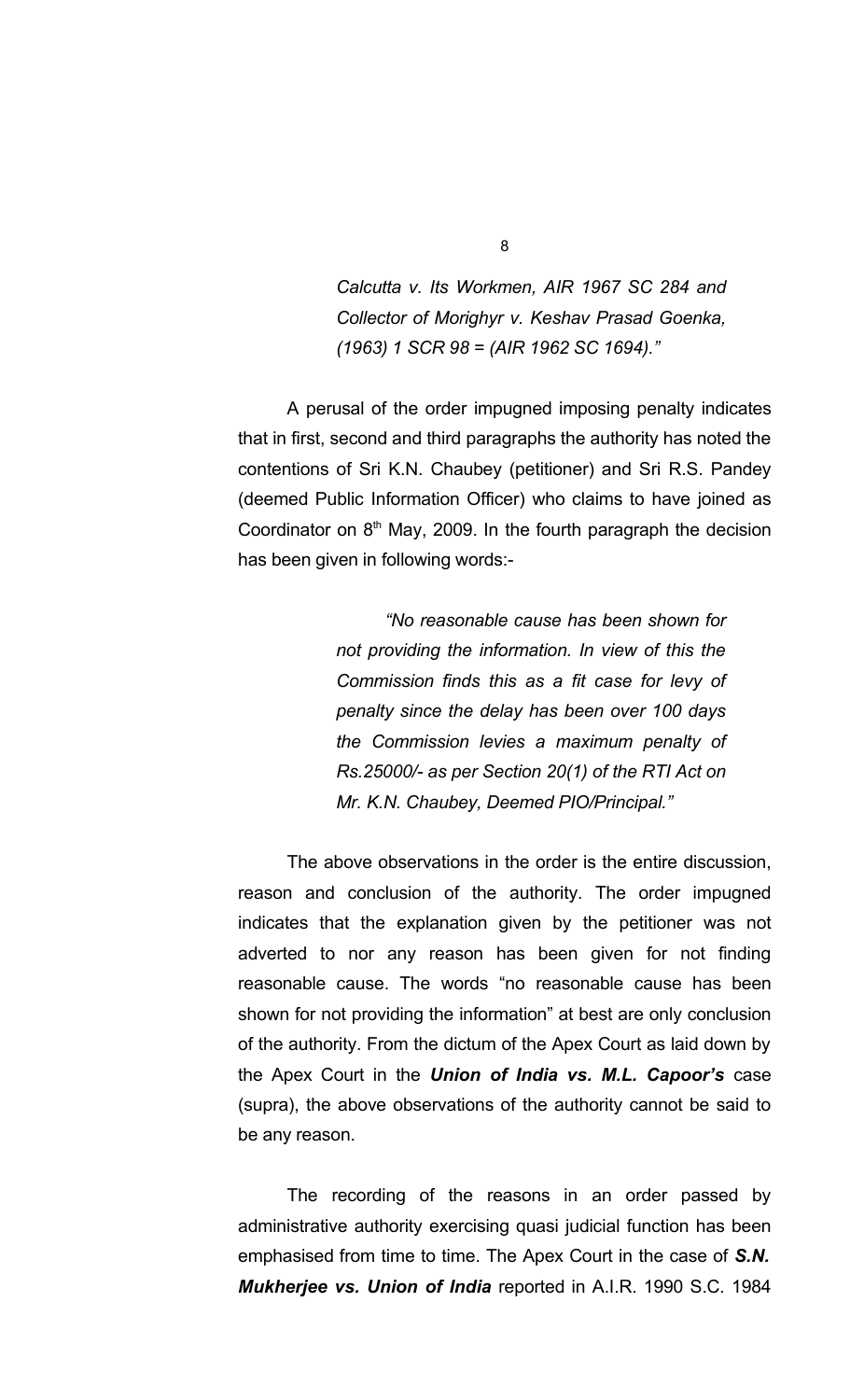while considering the question of recording of reasons laid down following in paragraph 38:-

> *"38. The object underlying the rules of natural justice "is to prevent miscarriage of justice" and secure "fair play in action." As pointed out earlier the requirement about recording of reasons for its decision by an administrative authority exercising quasi judicial functions achieves this object by excluding chances of arbitrariness and ensuring a degree of fairness in the process of decision-making. Keeping in view the expanding horizon of the principles of natural justice, we are of the opinion, that the requirement to record reason can be regarded as one of the principles of natural justice which govern exercise of power by administrative authorities. The rules of natural justice are not embodied rules. The extent of their application depends upon the particular statutory framework whereunder jurisdiction has been conferred on the administrative authority...."*

Section 20 of the Right to Information Act, 2005 which empowers the Central Information Commissioner to impose penalty has to be more stringently observed. For imposing penalty an opinion has to be formed that the Public Information Officer without any reasonable cause has not furnished the information within the time specified. The formation of the opinion has to be on the basis of objective consideration. The opinion has to be formed on the basis of relevant materials. The formation of the opinion should disclose materials on the basis of which the opinion/conclusions are formulated. We are of the view that the opinion as contemplated under Section 20(1) of the Right to Information Act, 2005 for imposing